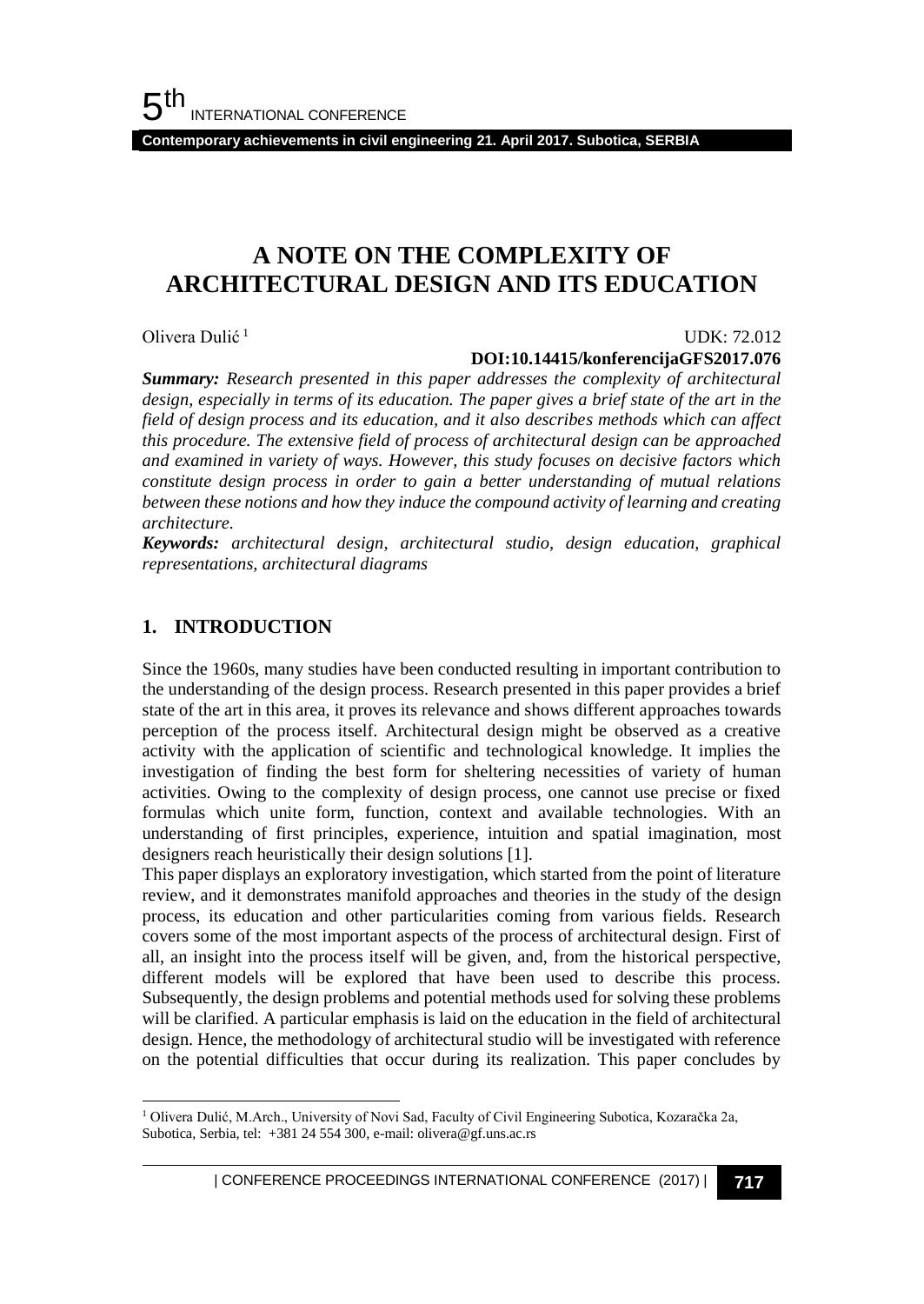introducing the concept of architectural diagram as a potential tool for improving both architectural education and practice, because of its advantages over the traditional modes of architectural representations.

#### **2. COMPLEXITY OF DESIGN PROCESS AND DESIGN MODELS**

Most studies on the design process, in architecture and other disciplines, suggest that it does not follow fixed rules. Thereby, designers do not apply universal methods and the externalization of their thought process is rare [1]. Design research (DR) domain, originated in the 1960s, has long been searching methods to take design as a discipline of its own, with its inherent methods of research and communication, aiming to promote research in the process of designing in its many fields [2].

In 1984, Ledewitz stated that design process has long resisted definitions and characterizations, due to its unpredictable character marked by moments of insight, imagination and "flights of fancy" [3]. The process itself is difficult to document because "…although outsiders can directly observe behavioural and representational parts of designing, they cannot directly observe cognitive design processes taking place inside someone's head" [3, p. 3]. Furthermore, same author described the design model based on analysis-synthesis model, which is characterized by a problem decomposition into its elements, adding an information content to each element and synthesizing solution by means of a set of logical rules. In this sense, non-quantifiable and intuitive aspects of design, although important, are differentiated from its rational aspects. The process itself is divided into two stages: the rational *analysis* (problem-defining) stage, and a creative, intuitive *synthesis* (problem-solving) stage [3].

Twenty years later, Cross defined three thresholds in the evolution of design research [2, 4]. At first, the so-called *design science approach* tried to relate design methods with scientific ones, which "implies an explicitly organised, rational and wholly systematic approach to design, design in some sense a scientific activity itself" [4, p. 51]. This was the exact model described by Ledewitz [3], as well. First period was followed by the epoch of *science of design*, which made it clear that design activities are not fully scientific, but might be investigated with scientific methods [4, 5]. After 1980s, design was taken *as a discipline itself*, which resulted in "design studied in its own terms, within its rigorous culture to construct a way of conversing about design that is at the same time both interdisciplinary and disciplined" [4, p. 52]. According to Akipek [5], based on the abovementioned description of design research, its approach in architecture can be described as an action of taking design activity out of the sole domain of architecture, and relating it with other fields of design. Moreover, same author states it was Cross [2, 4] who distanced design from art, evaluating it more with its relation to science.

The model of design as a discipline, still valid today, introduces the important concept of a reflective practitioner, whose knowing is not only rational and cognitive but also embodied in action and for whom reflection is critical to practice. This concept was brought by Schön [6], who describes the reflective practitioner as one who emphasizes problem-setting (in addition to problem solving) activities, reasons about the problem and solution through experimentation, and fluidly engages in a variety of representations to experiment with the problem. Throughout this process, the designer functions as both a creator developing a solution and an experimenter trying to understand the situation he is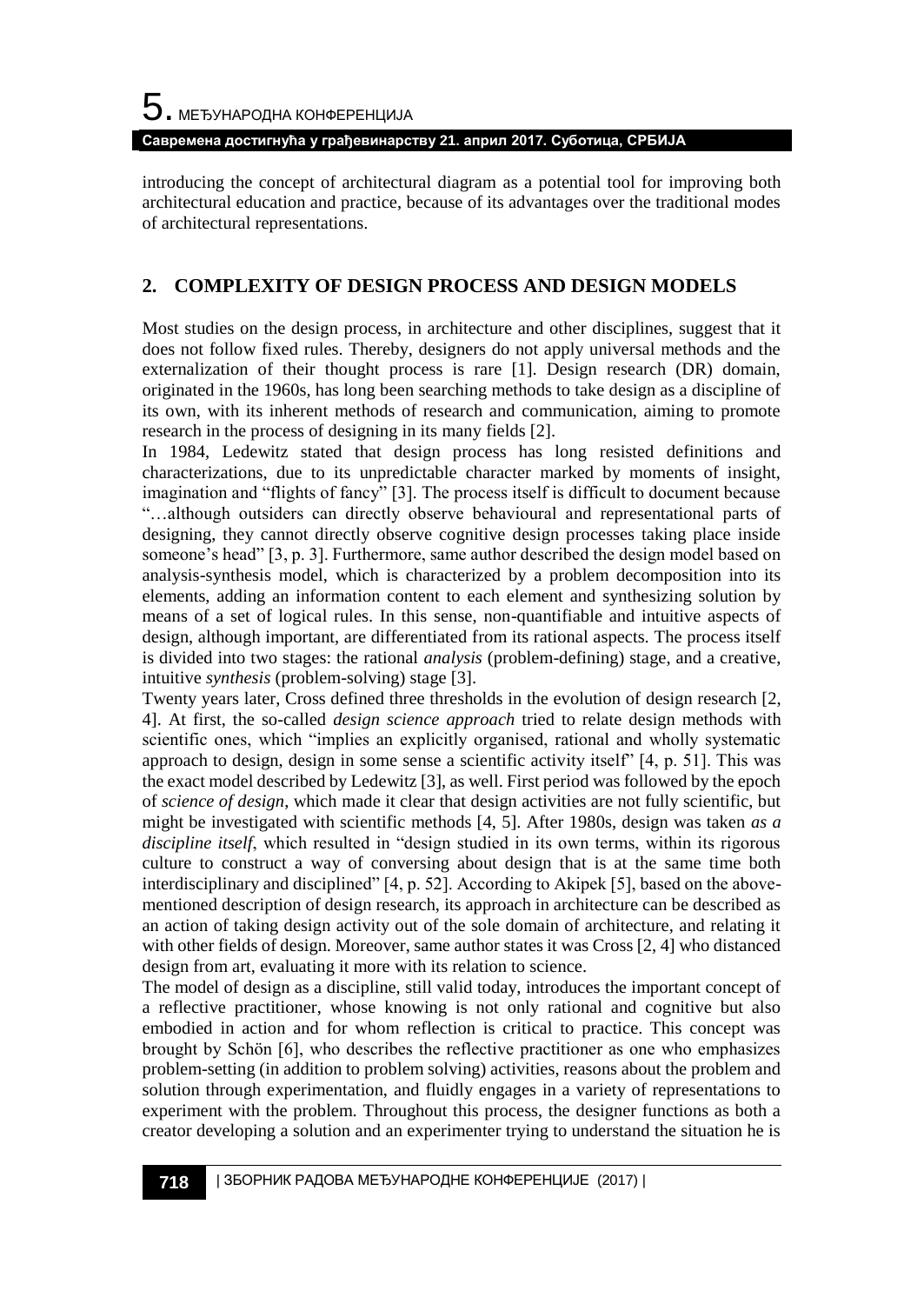#### $5<sup>th</sup>$ INTERNATIONAL CONFERENCE

**Contemporary achievements in civil engineering 21. April 2017. Subotica, SERBIA**

creating, hence the notion of the designer as having a 'reflective conversation' with the situation. While interacting with the situation, the designer is shaping the situation. As such, Schön's model accounts for the dynamic, cyclic, and unfolding nature of design, and it introduces reflection as a critical element of professional activity and designing practice [6, 7].

## **3. DESIGN PROBLEMS AND METHODS**

The design process can be viewed as a series of actions based on problem understanding, information gathering, information analysis, synthesis, decision making, evaluation, and others. In that process, design problems are considered as wicked or ill-defined, in terms that as such cannot be clearly formulated [8]. As stated by Goldschmidt [9], distinction between well-structured and ill-structured problems has gained wide acceptance among researchers in the field of problem solving. Design problems are prime example of illstructured problems, meaning they are unique, complex, and cannot be solved exactly like previous similar problems. Moreover, Goldschmidt outlines the terminology connected to designing as solving problems, which is of use for this paper, hence it will be briefly described.

Essentially, design problem solving consists of moving operators from an initial state to a goal state through intermediate states which fall within the notion of a problem space. These constituents can be used to compare well- and ill-defined problems. Namely, in a well-defined problem, the initial state is given and the goal state specified. On the other hand, in an ill-defined problem, the initial state is usually vague, and the goal state either unknown or ambiguous. While solving an ill-defined problem, designer must generate additional information for importing into the problem space in order to construct paths which might lead to the goal state [9]. It is difficult to know what information can be considered as useful until a solution is attempted [8].



*Figure 1. General model of design process. (according to* [10]*, redrawn by author)*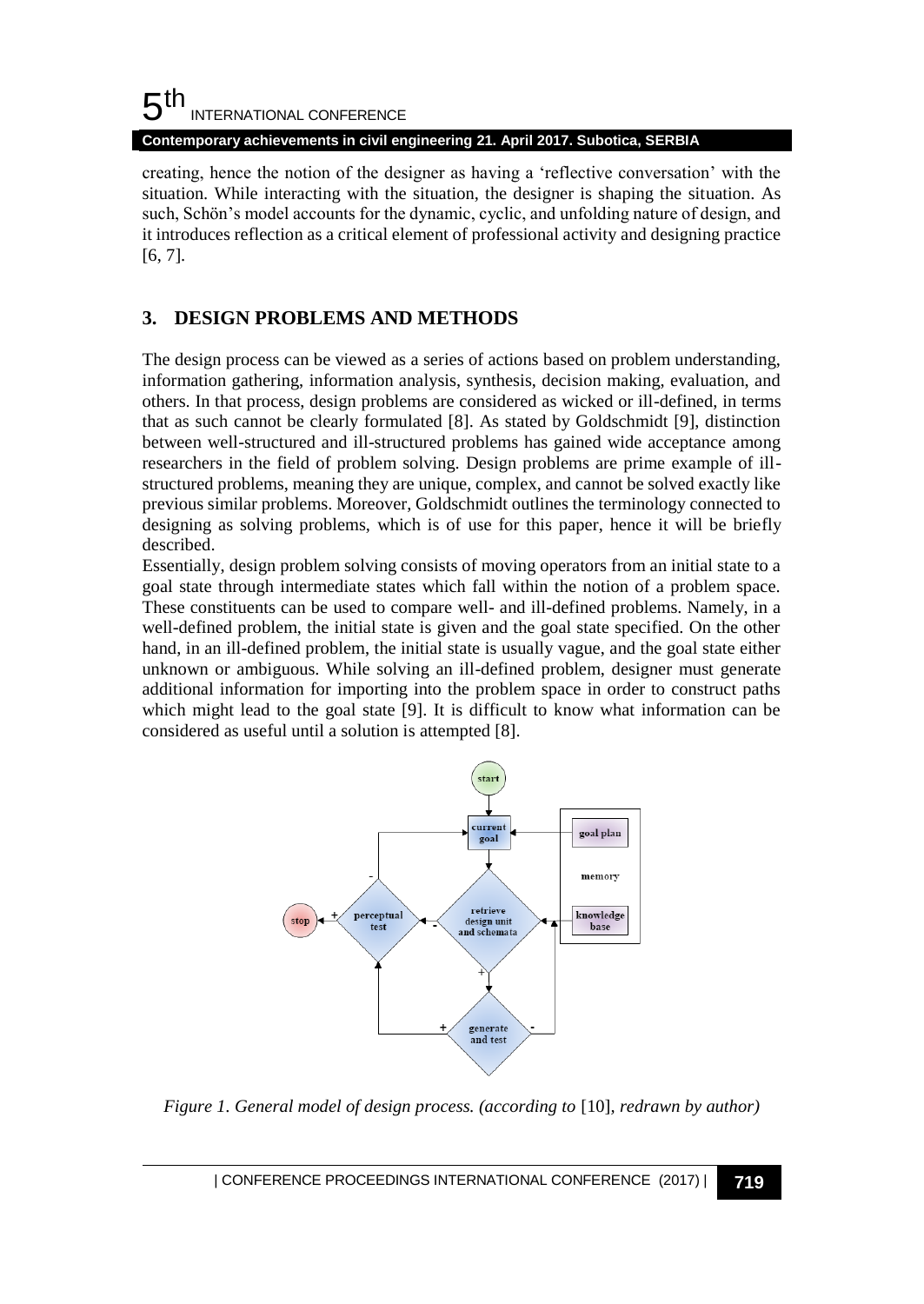# $\mathbf 5$ . међународна конференција

#### **Савремена достигнућа у грађевинарству 21. април 2017. Суботица, СРБИЈА**

Moves in the problem space are the small steps in which reasoning proceeds: i.e. they are representations of states and operators. These moves can be modelled as a series of transformations which generate a sequence of problem states. According to Chan [10], in a problem state designer/solver knows a set of things, thus it can be referred to as a knowledge state. All design tasks can be broken down into a sequence of goals, while the various ways of changing one state into another are operators (Figure 1).

For the further development of the topics covered in this paper it is of considerable significance to define the design method. Following Andreasen [11], a method is defined as a goal-oriented rationalization of designers' work in the form of standardized description. In design education, methods are introduced as means of providing students with important learning experiences. In a study on method usage, Daalhuizen et al. [12] focus on two different types of methods: systematic and heuristic methods. Just to mention, from a historical point of view, first two epochs in the evolution of design research described in Section 2 of this paper, were recognizable as inquiry of providing designers with universal instructions for design. Anyhow, in design methodology, all methods are heuristic in nature since they enhance success but do not guarantee it [11, 12]. The significant differentiation of methods is given in [12], where systematic method is described as one which prompts a designer to incorporate as much information as possible for reaching optimal rather than satisfactory results. On the contrary, heuristic methods encourage designer to focus on particular pieces of information in order to achieve satisfactory results.

#### **4. ARCHITECTURAL DESIGN EDUCATION AND THE CONCEPT OF STUDIO**

In order to design buildings, architects ought to put themselves in a position of a building's future users and to predict the expected patterns of use in a particular building. While investigating user needs, they must simultaneously generate shapes and forms which correspond to those needs. As stated by Schneider et al. [13], the process of designing buildings is difficult due to several reasons. Firstly, no adequate model of human behaviour is taught in architecture schools; and secondly, no systematic approach is known on how to use this information to generate form. Without the criteria of user behaviour there is no knowledge of how a spatial configuration functions, therefore one can "design shape but hope for its function" [13, p. 2].

Many scholars in the field of design research strongly agree that, over the past few decades, architecture schools have made important efforts to improve design education. This advancement mainly consists of enriching the pure artistic vision of architecture, through the insertion of scientific knowledge and social responsibility [1]. Traditionally, the design studio is acknowledged as the most important part of the educational curriculum in schools of architecture. It provides a cultural forum to code, construct and enrich the understanding and perception of space based on knowledge which is collected, compiled, described and reproduced [14]. The design studio is the place where the students are expected to grasp, present, and defend design ideas, and acquire new techniques and skills [8].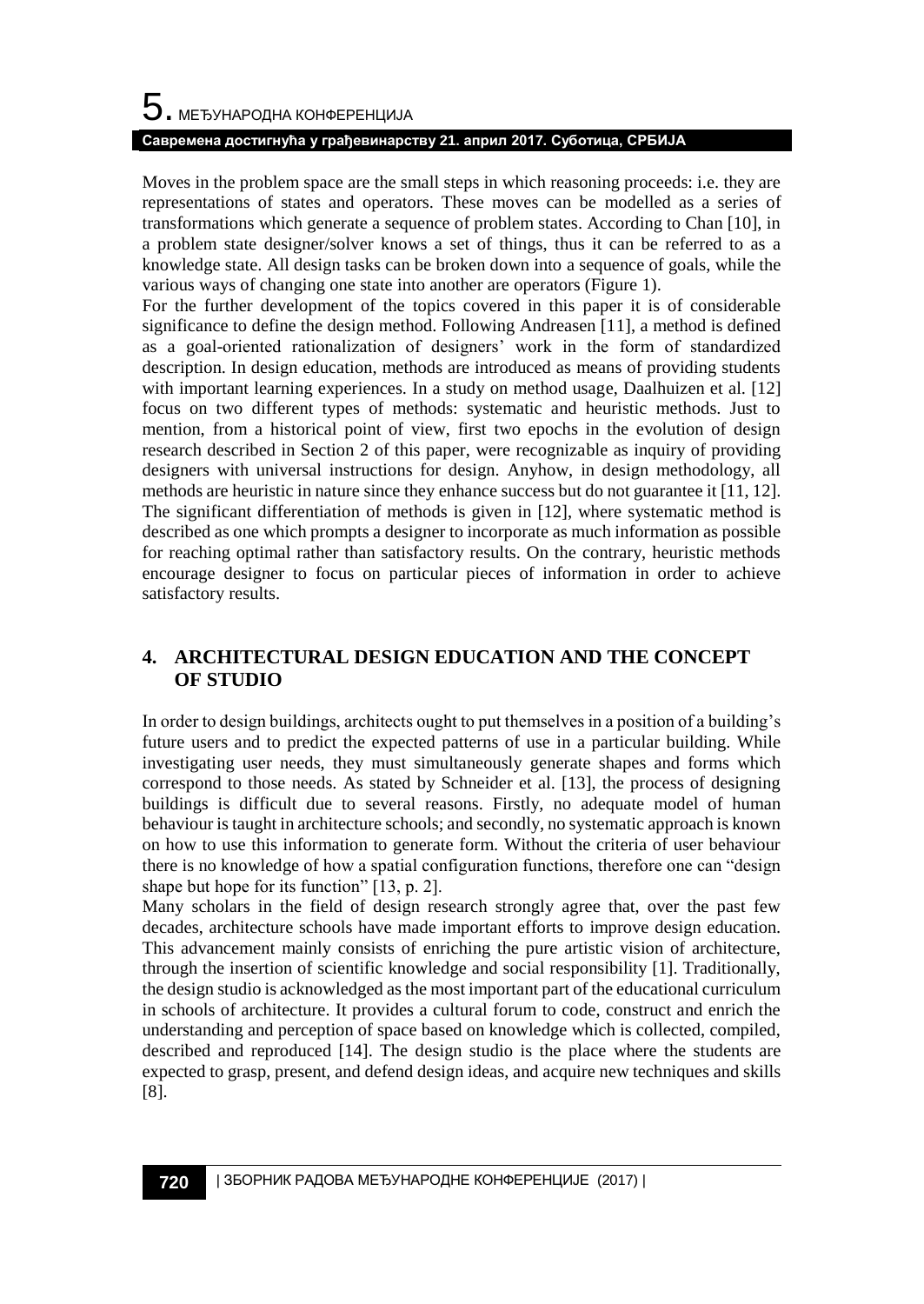#### 5 th INTERNATIONAL CONFERENCE **Contemporary achievements in civil engineering 21. April 2017. Subotica, SERBIA**

The studio has a primary task of teaching three basic aspects of design education. These aspects cover the skills of visualization, representation, and ability to "think architecturally". In architecture, this "way of thinking" refers to a particular domain of problems and solutions that characterize, and are fundamental to, professional performance [3, p. 6]. The fact that learning these aspects has to occur simultaneously, since each becomes means of learning the others, brings difficulties in an already complex teaching objectives.

## **4.1 Studio methodology**

From the pedagogical perspective, architectural education is grounded on the constructivist methodology which considers learning as an active process where learner constructs knowledge through practice and interaction with the environment. These rules are explicitly articulated, in sense that students of architecture need to be educated toward self-directed, holistic, profound and reflective reasoning of the environment and their role in it [15]. However, as Casakin [8] points out, main characteristic in experience-based and case-based educational approaches is that they only judge the quality of final solution, while disregarding the knowledge acquired by students during the process itself. The reason for this, as Oxman [16] claims, lies in the fact that traditional educational models are based upon the replication of professional task performance. Hence, the measure of learning is equated with the design product rather than learning increment.

According to [16], it was Schön who presented two important modifications to the traditional model of design education. His idea of reflection on the problem in the medium of conceptual drawings introduced a cognitive orientation to design reasoning. The second modification implies the definition of the distinction between the interactive modes of visual reasoning and design ideation. Nonetheless, despite these changes, the educational focus still remains on the representation of the design object, rather than on a clear articulation of knowledge.

Every studio project is usually divided into two identifiable parts – analysis and synthesis. Although not necessarily formally entitled like that, these two phases characterize working process in the studio. The analysis phase may usually take from few days to few weeks, and it focuses on the site, program, building typology, context and surroundings, and other examinations which are to be carried out. During the analysis phase, all preconceived design concepts are discouraged as premature, which tends to bring students to become impatient to get into designing. At one point, the focus shifts to design concepts, and assignments change from analytic exercises to design proposals. The synthesis phase tries to make references back to previous phase, while no new analysis assignments are made. The analysis stage of a studio project is commonly characterized by well-defined, explicit procedures, while the synthesis stage is relatively unstructured [3].

#### **4.2 Issues of the studio setting and its pedagogy**

Despite the fact studio presents a primary mechanism for teaching architectural design at university-based schools of architecture, it still has some substantial problems and shortcomings which were addressed by few of the most influential researchers in this field [1, 3, 17, 18, 19].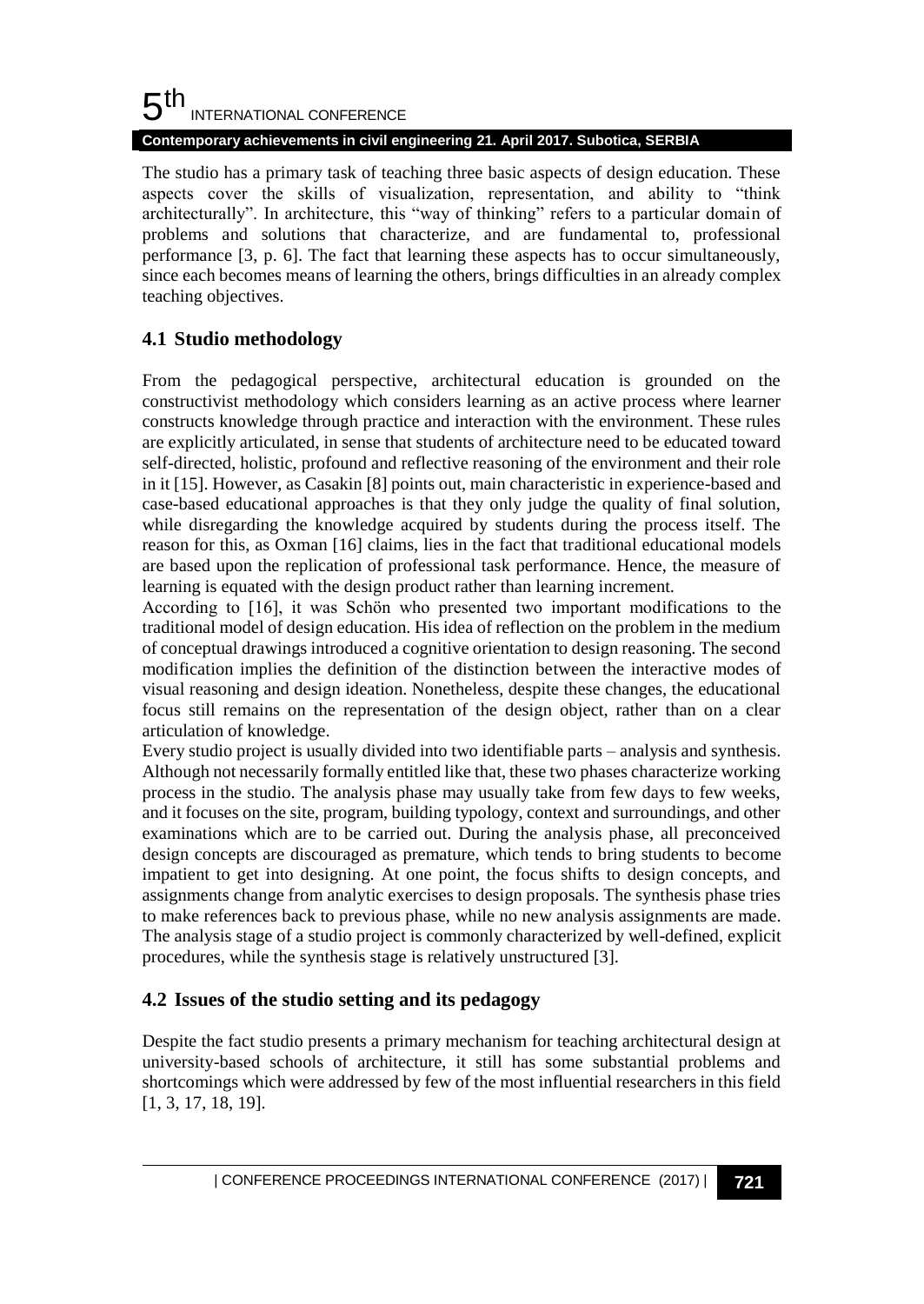# $\mathbf 5$ . међународна конференција **Савремена достигнућа у грађевинарству 21. април 2017. Суботица, СРБИЈА**

Firstly, as stated in [3], design studio lacks clarity and is characterized by sometimes contradictory objectives, implicit theories and inherent conditions. Secondly, students are rarely given robust principles upon which they can construct designs that may be judged as error-free. Instead, they are given precedents from which to learn variety of heuristics [17]. Based on these precedents they are expected to produce similar results with novel features. In this respect, they are directed to a corpus of desirable outcomes rather than principles or theories. However, in order to produce 'good' designs, physical elements of the building originated in precedents, "must be integrated with one another based on globally constraining variables (loosely called 'concepts' or 'design concepts'), dealing broadly with such criteria as structural integrity, clarity of circulation, appropriateness of proportions, and so on" [17, p. 410]. Akin also describes three kinds of weaknesses in design instruction which are: motivational difficulties, insufficient instruction of the design process, and inefficiencies in learning.

Furthermore, as stated by Curry [18], designing involves more than developing innate abilities in a studio setting, where students solve incrementally more complex design problems over a set period of time under the guidance of an experienced tutor. According to his statements, learning the process of design requires a shift in the way one thinks about the problem. This stance was also confirmed by Oxman [19], as he states that the development of thinking skills is critical in design education. With these skills developed on an advanced level, students will create an organizational structure of knowledge (metaknowledge), which will help them to apply specific kind of knowledge in particular situation.

Finally, in line with [1], special attention in the design studio has to be paid to the struggles of progressing from whole to part and *vice versa* in a conscious and efficient way. By producing design which have combinatorial qualities, students might overcome problems in moments of lack of progress.

## **5. REPRESENTATIONAL ACTIVITIES IN THE DESIGN STUDIO**

During the conceptual stages of architectural design, different types of drawing are widely used to develop and express ideas. In his seminal work, Schön suggests that through drawing, designers construct a 'virtual world' where the drawing reveals qualities and relations unimagined beforehand. In this sense, the design sketch can be considered as the basis of mental and visual transaction between the designer and the representation, which evokes a discrete graphical response [20].

Meaningful insight in the significance of drawing within the studio context was given by Crowther [21]. According to this author, it was Cross [22, p. 201] who described the "use of drawings as designerly ways of knowing, thinking and doing". Furthermore, Crowther noted that Ulosoy [23] pointed out the direct relationship between drawing and designing, and described understanding designing as being related to the linguistic faculties, and the act of designing as being related to visual thinking. Thus, the analysis presents a verbal activity, and synthesis a graphic activity. Schön [6] also differentiates between learning about design and learning to design, while relating these two activities as they make up a single language – language of design. This language results in process of verbal and visual communication in the studio class, where students and tutors discuss concepts and ideas through verbal and visual dialogues (Figure 2).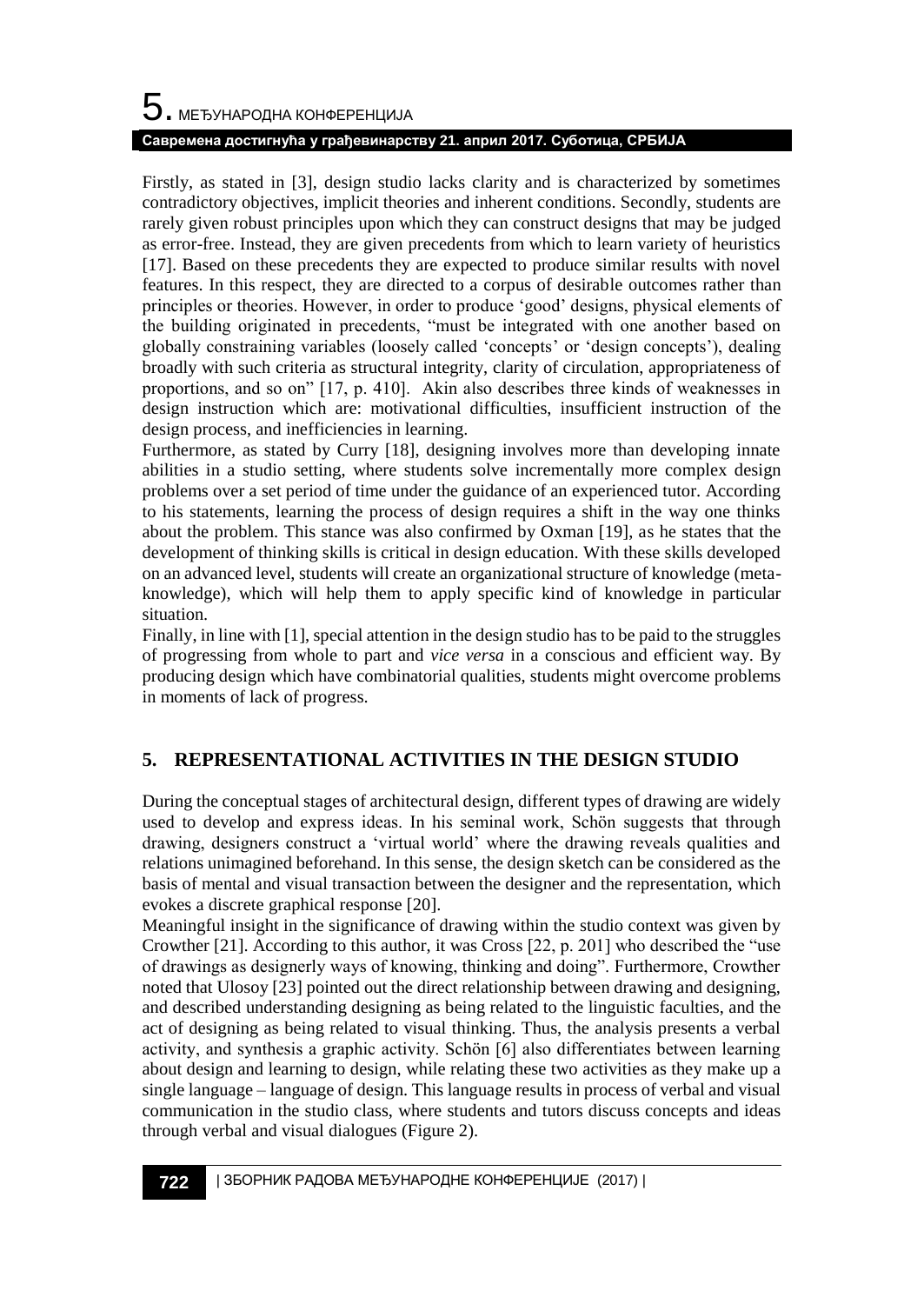## $5<sup>th</sup>$ INTERNATIONAL CONFERENCE

**Contemporary achievements in civil engineering 21. April 2017. Subotica, SERBIA**



*Figure 2. Verbal dialogue vs. drawing dialogue. (according to* [21]*, redrawn by author)*

In order to increase levels of drawing dialogue and student participation, it was advised by [21] to have students and tutors drawing during the class itself, rather than relying on between-class drawing activities. In-class drawing activities are allowing more immediate feedback for students to respond to, thereby providing better results in the studio.



*Figure 3. Concept – diagram – drawing transformations. (according to* [24]*, redrawn by author)*

At this point, it would be of a particular importance to introduce different types of representations in the context of architectural education and practice. In this respect, Ervin [24] distinguishes between two types of graphics – pictorial and propositional. Photographs, sketches and maps fall under the category of pictorial graphics, since they are powerful data that exploit visual ability for parallel processing, but make no commitment to use or structure. On the other hand, propositional graphics – plans and diagrams – constitute information and embody some media-independent abstractions, and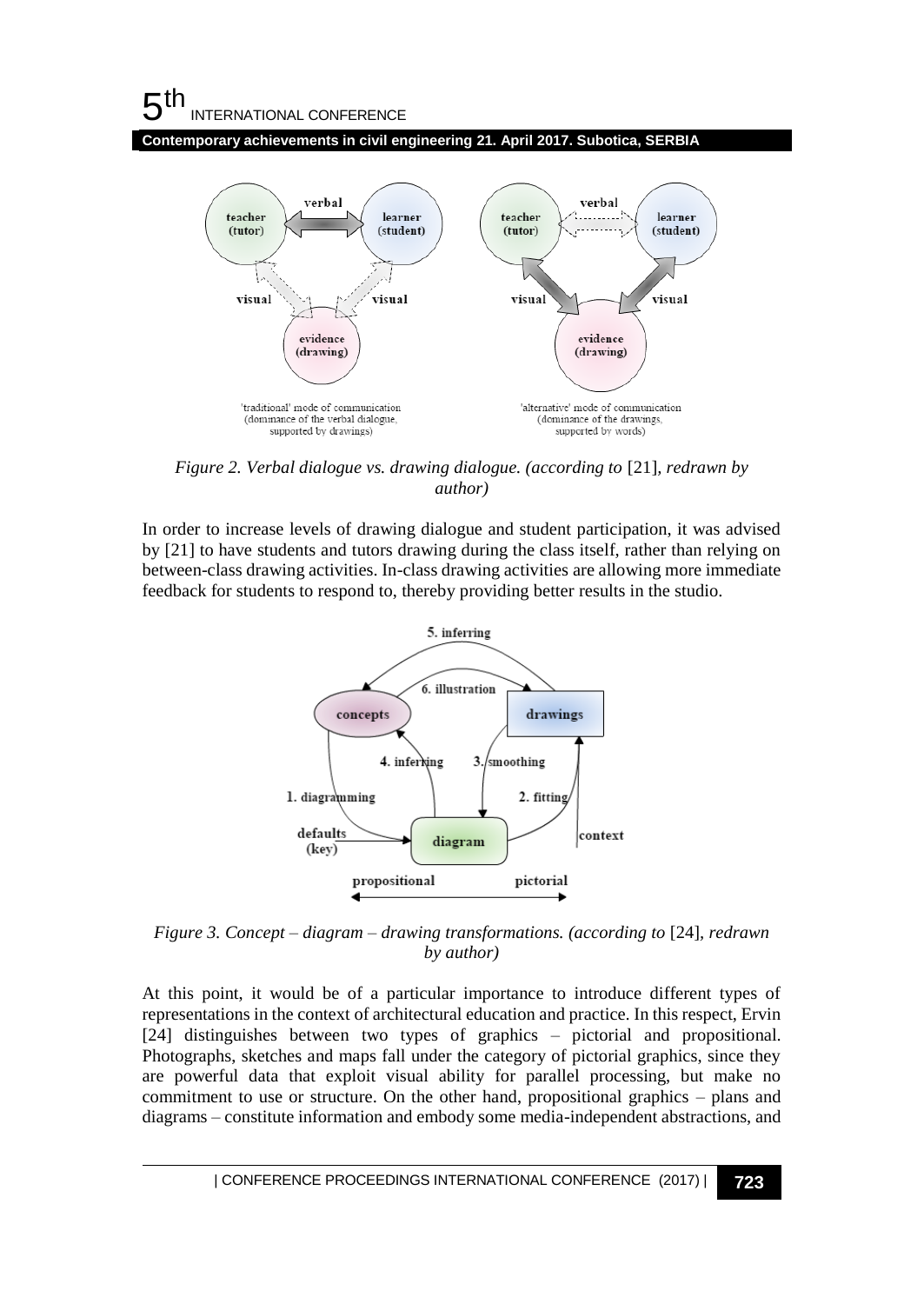are associated with some particular inference-making uses (Figure 3). Thus, they require commitment to some models of the knowledge structures which are being conveyed.

Additionally, Ervin [24] proposes an assertion for distinguishing representations. Pictorial ones are concerned with shape, shape-like and detail attributes, while propositional graphic are concerned with form, and attributes that are abstract and topological. The former are appreciated visually, judged 'holistically', and generally defy symbolic translation; the latter may be represented symbolically, judged 'logically', and are designed for visual inference rather than appreciation *per se*.

#### **6. DIAGRAMMATIC METHODS IN ARCHITECTURAL EDUCATION AND PRACTICE**

Architectural design process requires visualization of initial ideas, recalling of historical examples, synthesis of complex systems into manageable wholes, testing and comparison of multiple solutions. All of these procedures require diagrams and diagramming operations, which are the part of highly developed visual language that architects use in design development [25].

According to Eilouti [26], diagrams are essential modes of representation in design communication, and serve as tools of exploration in design derivation. Their advantage lies in their ability to concisely convey problem interpretation, pre-design reasoning, problem solving, design conception, form evolution and product evaluation. Larkin and Simon stated diagrams can make it easier to find relevant information: one can scan from one element to another element much more rapidly than one might be able to find the equivalent information in a list of numbers or verbal assertions. An iconic representation can be recognized faster than a verbal description, thus diagrammatic symmetries can reduce the number of cases that need to be investigated [27].

Despite the emphasis on interactionist and constructivist models of learning, diagrammatic exercises are often assigned to students with the assumption that the presence of the diagram alone should facilitate learning. The use of diagrams in architectural education might promote conceptual understanding, since constructing diagrams aids inference making. As stated by Akipek [5], architectural education today operates with diagrams and diagrammatic exercises as types of advanced visualizations which map and decode various kinds of data. One of the most important features of diagrammatic tendencies is that design with diagrams enabled abandonment of the design development over traditional plan-section-façade trilogy, and suggested one using sections and strip models as a substitute.

From a more discursive point of view, we may acknowledge diagram as a tool that has been central to design process for much of the last century, but with a new status given by contemporary theoreticians in architectural domain. According to Somol [28], diagram appeared as the final means of architectural production and discourse. Contemporary architects use diagram as a starting point in the design process – as a technique for visualization the input data that generates the essence, i.e. the concept. In its capacity to merge form with ideas, the diagram is considered an essential tool in the development of designers' critical capacities.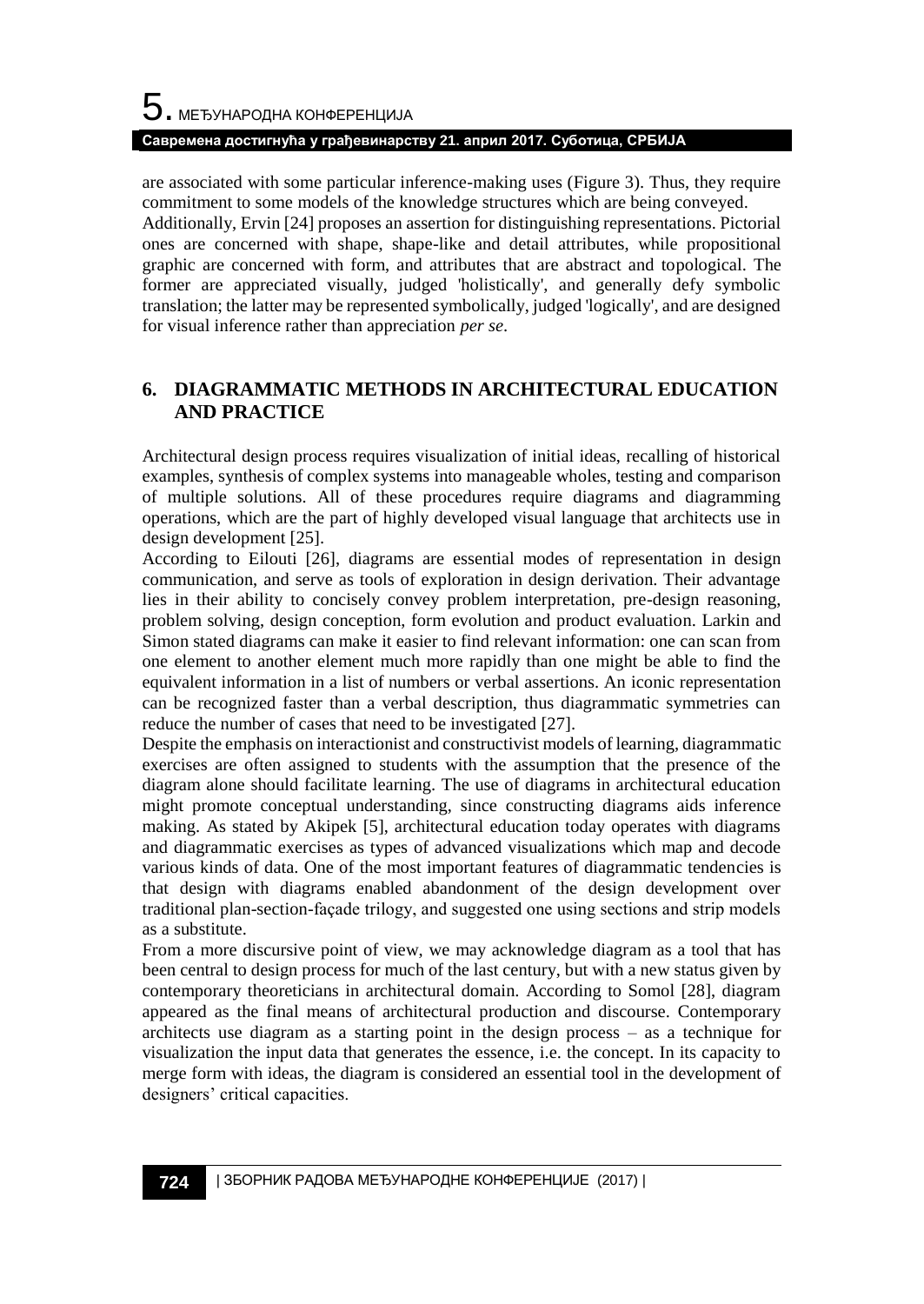#### **Contemporary achievements in civil engineering 21. April 2017. Subotica, SERBIA**

#### **7. CONCLUSIONS**

The study presented in this paper has stopped short of proposing new interpretations on the complexity of architectural design and its education. It rather has sought to reframe an understanding of that process and of current studio practice. This paper aimed to bring together, in a brief form, many different factors that constitute architectural design. An attempt was made in trying to investigate all these elements separately, in order to get an entire perspective on this complex problematics.

The detailed literature review has opened up many new research questions which could be analysed in the future, while this paper might serve as a foothold and theoretical basis in this area. In the interest of developing a better understanding on the design process, further studies on the studio setting and its representations should be followed.

#### **REFERENCES**

- [1] Kowaltowski, D. C., Bianchi, G., De Paiva, V. T.: Methods that may stimulate creativity and their use in architectural design education. *International Journal of Technology and Design Education*, **2010**, vol. 20, no. 4, pp. 453–476.
- [2] Cross, N.: Forty years of design research. *Design Studies*, **2007**, vol. 1, no. 28, pp.1– 4.
- [3] Ledewitz, S.: Models of Design in Studio Teaching. *Journal of Architectural Education*. **1984**, vol. 38, no. 2, pp. 2–8.
- [4] Cross, N.: Designerly ways of knowing: Design discipline versus design science. *Design issues*, **2001**, vol. 17, no. 3, pp. 49–55.
- [5] Akipek, F. Ö., Kozikoğlu, N.: Prototypes in Architectural Education as Instruments of Integration in the Digital Era. *METU Journal of the Faculty of Architecture*. **2007**, vol. 24, no. 2, pp. 169–178.
- [6] Schön, D. A.: *Educating the reflective practitioner: Toward a new design for teaching and learning in the professions*. Jossey-Bass, San Francisco, **1987**.
- [7] Adams, R. S., Turns, J., Atman, C. J.: Educating effective engineering designers: The role of reflective practice. *Design Studies*, **2003**, vol. 24, no. 3, pp. 275–294. [https://doi.org/10.1016/S0142-694X\(02\)00056-X](https://doi.org/10.1016/S0142-694X(02)00056-X)
- [8] Casakin, H.: Metaphors in the design studio: Implications for education. In *DS 33: Proceedings of E&PDE 2004, the 7th International Conference on Engineering and Product Design Education*, Delft, the Netherlands, eds. Lloyd, P., Roozenburg, N., McMahon, C., Brodhurst, E., **2004**, pp. 265–273.
- [9] Goldschmidt, G.: Capturing indeterminism: representation in the design problem space. *Design Studies*, **1997**, vol. 18, no. 4, pp. 441–455. [https://doi.org/10.1016/S0142-694X\(97\)00011-2](https://doi.org/10.1016/S0142-694X(97)00011-2)
- [10]Chan, C. S.: Cognitive processes in architectural design problem solving. *Design Studies*, **1990**, vol. 11, no. 2, pp. 60–80. [https://doi.org/10.1016/0142-](https://doi.org/10.1016/0142-694X(90)90021-4) [694X\(90\)90021-4](https://doi.org/10.1016/0142-694X(90)90021-4)
- [11]Andreasen, M. M.: Improving design methods' usability by a mindset approach. In U. Lindemann (Ed.), *Human behaviour in design*, Springer, Berlin, Heidelberg, **2003**, pp. 209–218 [http://dx.doi.org/10.1007/978-3-662-](http://dx.doi.org/10.1007/978-3-662-%2007811-2_21) 07811-2\_21.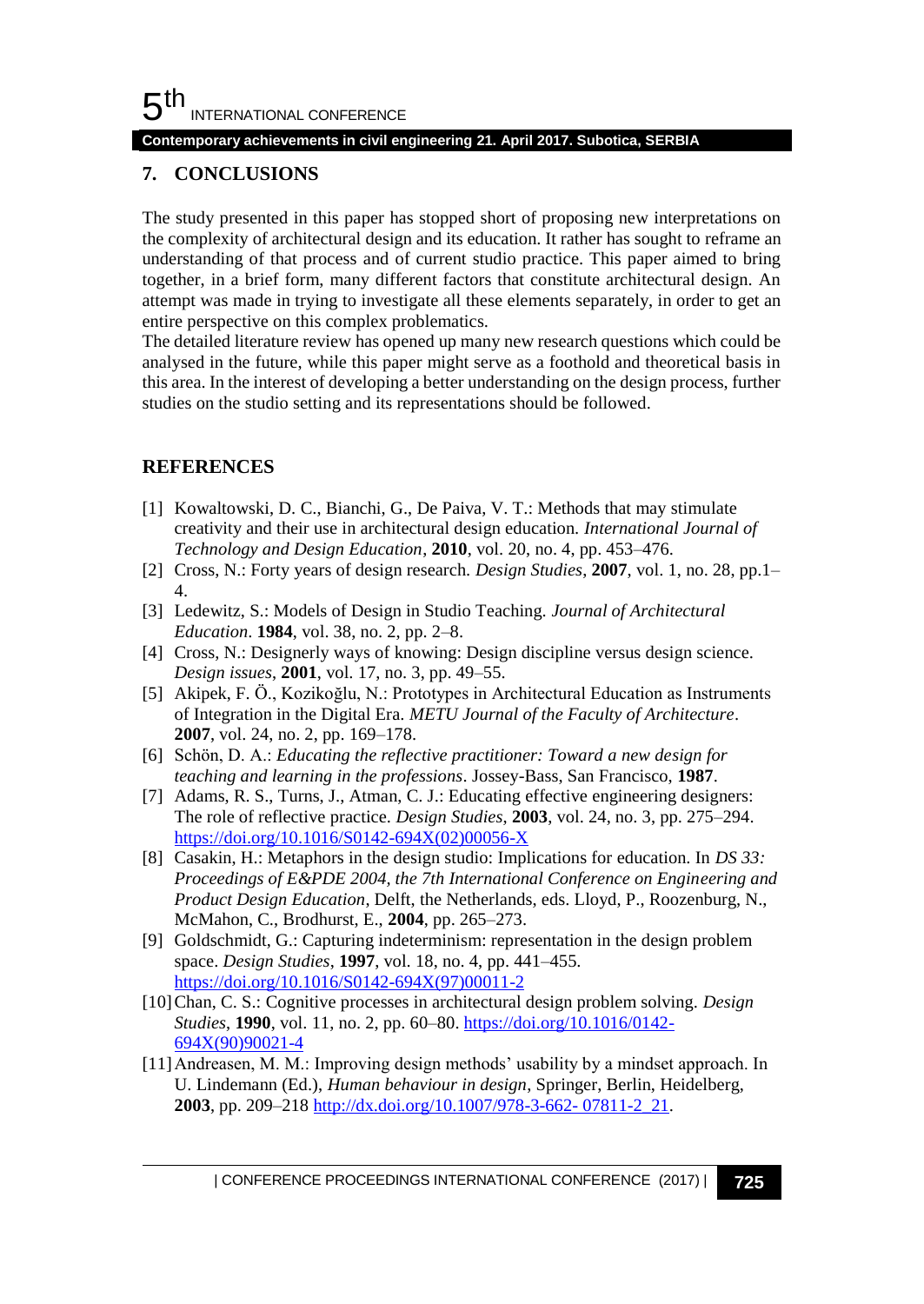#### **Савремена достигнућа у грађевинарству 21. април 2017. Суботица, СРБИЈА**

- [12]Daalhuizen, J., Person, O., Gattol, V.:A personal matter? An investigation of students' design process experiences when using a heuristic or a systematic method. *Design Studies*, **2014**, vol. 35, no. 2, pp. 133–159. <https://doi.org/10.1016/j.destud.2013.10.004>
- [13] Schneider, S., Kuliga, S., Hölscher, C., Conroy-Dalton, R., Kunert, A., Kulik, A., Donath, D.: Educating architecture students to design buildings from the inside out. In *Proceedings of the Ninth International Space Syntax Symposium*, Seoul: Sejong University, eds. Kim, Y. O., Park, H. T., Seo, K. W., **2013**, pp. 1–18.
- [14]Kurtuncu B., Koknar S., Dursun P.: Decoding Spatial Knowledge and Spatial Experience, *Design Train Congress, Designing Design Education*, Amsterdam, Netherlands, June 2008, pp. 88–101.
- [15]Maor, S., Verner, I. M.: Mathematical aspects in an architectural design course: The concept, design assignments, and follow-up. *Nexus Network Journal*, **2007**, vol. 9, no. 2, pp.363–376.<https://doi.org/10.1007/s00004-007-0048-8>
- [16]Oxman, R.: Educating the designerly thinker. *Design Studies*, **1999**, vol. 20, no. 2, pp. 105–122[. https://doi.org/10.1016/S0142-694X\(98\)00029-5](https://doi.org/10.1016/S0142-694X(98)00029-5)
- [17]Akin, Ö.: Case-based instruction strategies in architecture. *Design Studies*, **2002**, vol. 23, no. 4, pp. 407-431. [https://doi.org/10.1016/S0142-694X\(01\)00046-1](https://doi.org/10.1016/S0142-694X(01)00046-1)
- [18]Curry, T.: A theoretical basis for recommending the use of design methodologies as teaching strategies in the design studio. *Design Studies*, **2014**, vol. 35, no. 6, pp. 632–646[. https://doi.org/10.1016/j.destud.2014.04.003](https://doi.org/10.1016/j.destud.2014.04.003)
- [19]Oxman, R.: Think-maps: Teaching design thinking in design education. *Design Studies*, **2004**, vol. 25, no. 1, pp. 63–91. [https://doi.org/10.1016/S0142-](https://doi.org/10.1016/S0142-694X(03)00033-4) [694X\(03\)00033-4](https://doi.org/10.1016/S0142-694X(03)00033-4)
- [20] Oxman, R.: Design by re-representation: a model of visual reasoning in design. *Design Studies*, **1997**, vol. 18, no. 4, pp. 329–347. [https://doi.org/10.1016/S0142-](https://doi.org/10.1016/S0142-694X(97)00005-7) [694X\(97\)00005-7](https://doi.org/10.1016/S0142-694X(97)00005-7)
- [21]Crowther, P.: Drawing dialogues: Participatory design education. *IDEA Journal*, **2007**, pp. 3–15.
- [22] Schenk, P.: Reflections on the teaching of drawing in the digital age: Attitudes of senior academics in the United Kingdom to the place of drawing tuition on the design curriculum in higher education. *Art, Design & Communication in Higher Education*, **2005**, vol. 4, no. 3, pp. 189–203.
- [23]Ulusoy, Z.: To design versus to understand design: The role of graphic representations and verbal expressions. *Design Studies*, **1999**, vol. 20, no. 2, pp. 123–130.
- [24]Ervin, S.: Designing with diagrams: a role for computing in design education and exploration. In *The Electronic Design Studio*, The MIT Press, Cambridge, Massachusetts, pp. 107–122, **1990**.
- [25]Dulić, O., Aladžić, V.: A Note on Graphical Representations in Architecture Diagrams over Sketches. *Proceedings of 4th International conference "Contemporary Achievements in Civil Engineering 2016"*, Subotica: University of Novi Sad, Faculty of Civil Engineering Subotica, **2016**, pp. 835–844.
- [26] Eilouti, B. H: Enhancement of Systematic Design Processing by Diagrams. *Architectoni.ca*, **2012**, vol. 1, no. 1, pp. 83–94.